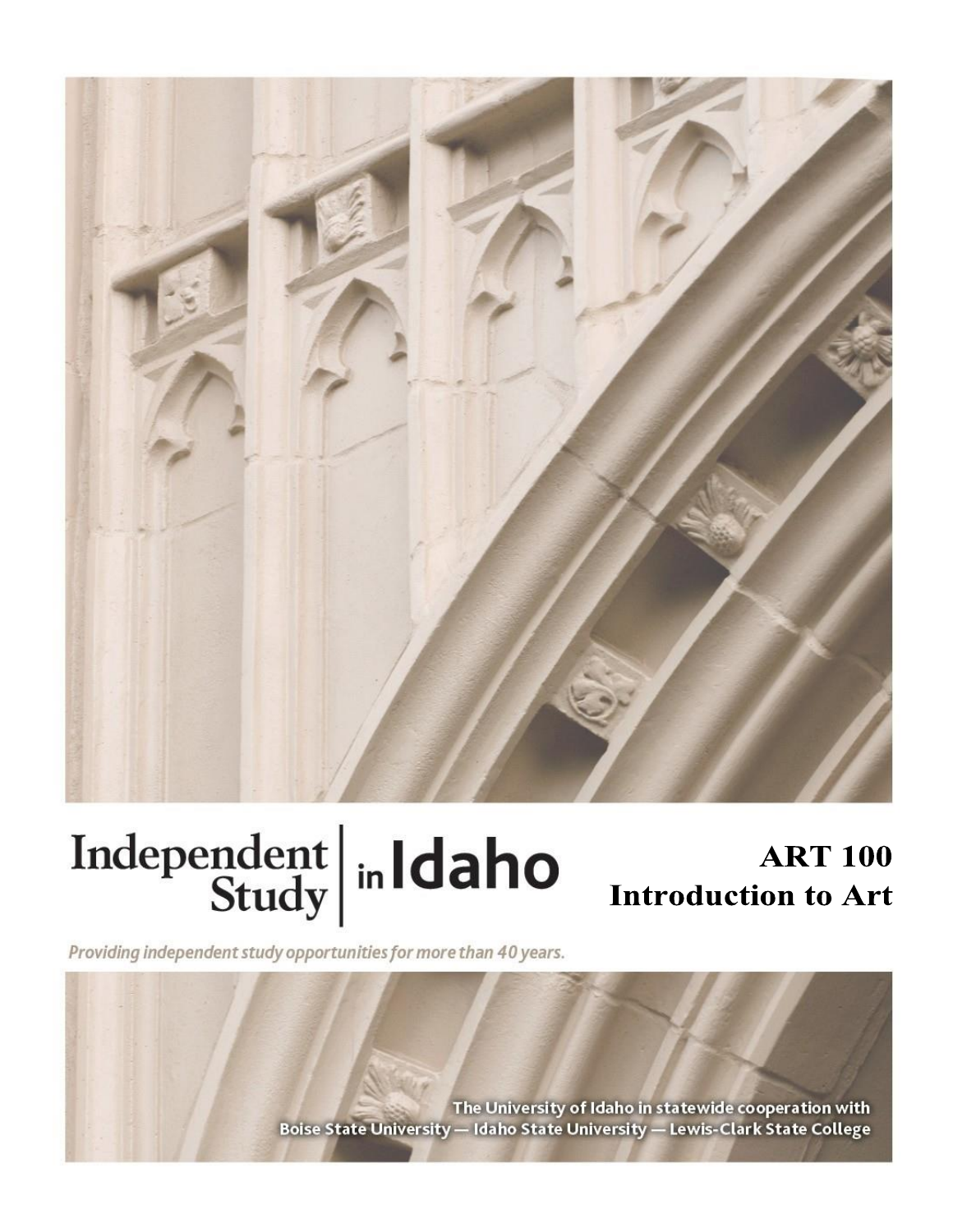

Independent  $\left|\frac{\text{independent}}{\text{Study}}\right|$  in  $\text{Idaho}$ 

*Self-paced study. Anytime. Anywhere!*

## **Art 100 Introduction to Art**

Lewis-Clark State College 3 Semester-Hour Credits

**Prepared by:**  Diane Doty, MFA Adjunct Instructor Lewis-Clark State College

WR: 1/2010 2—Art 100 Copyright Independent Study in Idaho/Idaho State Board of Education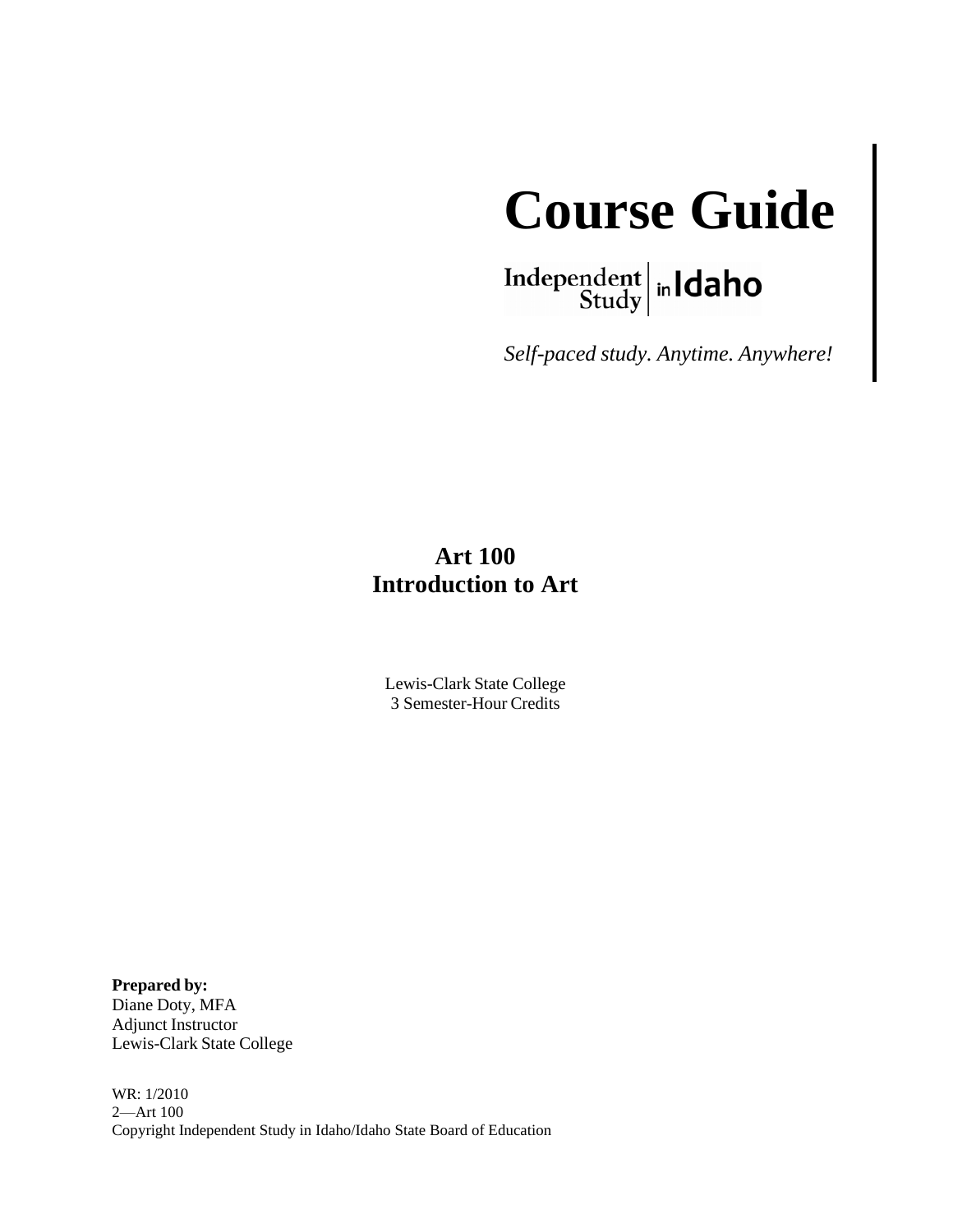## **Table of Contents**

| Lesson 3: The Artist's Materials and Tools: Photography, New Media, and Sculpture 11          |
|-----------------------------------------------------------------------------------------------|
| Lesson 4: Architecture; Decorative Arts, Crafts and Design; Ancient Empires, Ancient Gods  14 |
|                                                                                               |
|                                                                                               |
|                                                                                               |
|                                                                                               |
|                                                                                               |
|                                                                                               |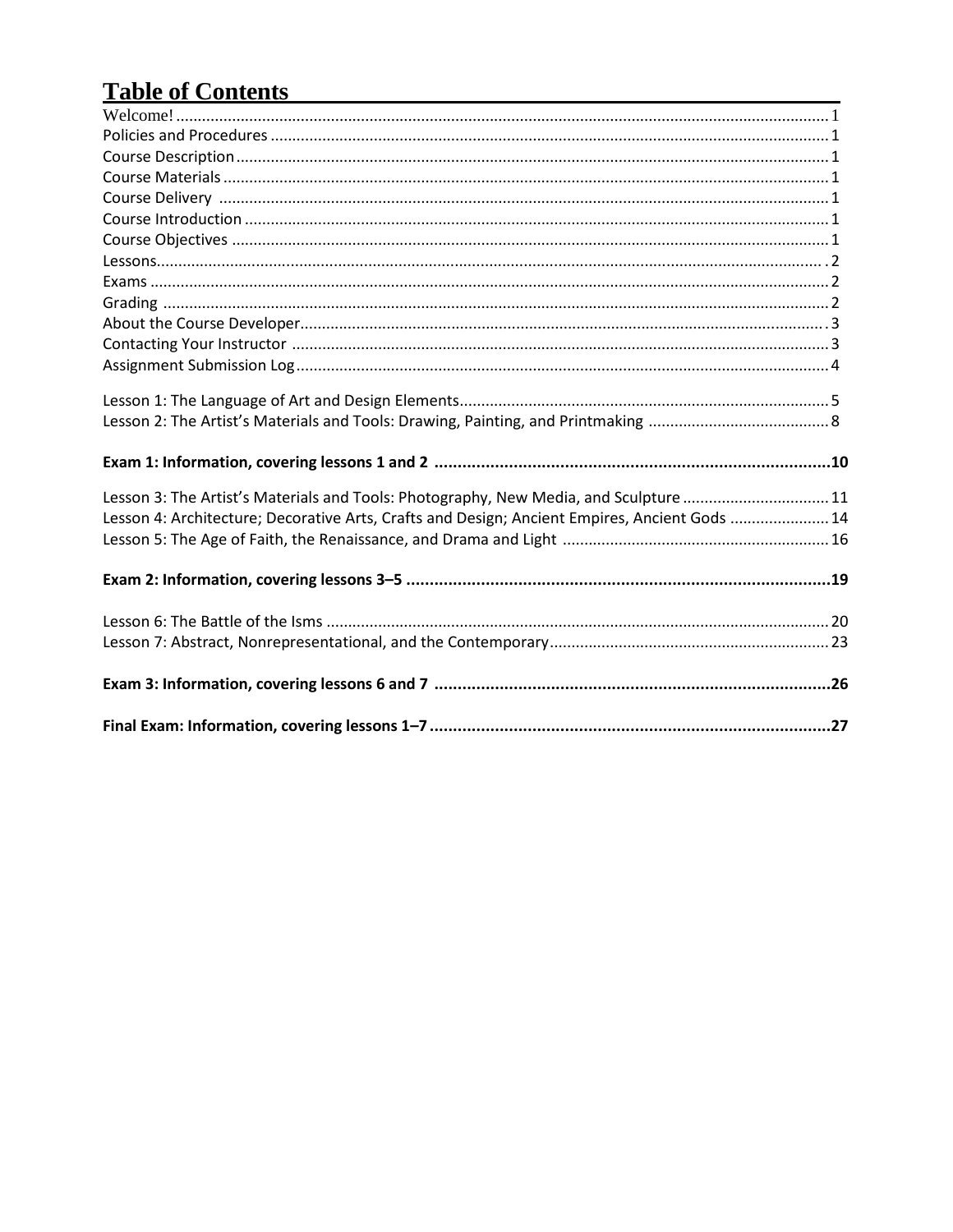#### **Welcome!**

Whether you are a new or returning student, welcome to the Independent Study in Idaho (ISI) program. Below, you will find information pertinent to your course including the course description, course materials, course objectives, as well as information about assignments, exams, and grading. If you have any questions or concerns, please contact the ISI office for clarification before beginning your course.

#### **Policies and Procedures**

Refer to the ISI website at **www.uidaho.edu/isi** and select *Students* for the most current policies and procedures, including information on setting up accounts, student confidentiality, exams, proctors, transcripts, course exchanges, refunds, academic integrity, library resources, and disability support and other services.

#### **Course Description**

An interdisciplinary consideration of the historical sequence of art styles; slides, lectures and discussions of architecture, painting, sculpture and other arts are seen from the viewpoints of the philosopher, the artist and the layperson.

*Recommended: Internet access 7 graded assignments, 4 proctored exams*

Students may submit up to 2 assignments per week. Before taking exams, students MUST wait for grades and feedback on assignments, which may take up to two weeks after date of receipt by the **instructor** 

ALL assignments and exams must be submitted to receive a final grade for the course.

#### **Course Materials**

#### **Required Course Materials**

Lewis, Richard, and Susan I. Lewis. *The Power of Art.* 2nd ed. Thomson Wadsworth, 2009. ISBN-10: 0- 534-64103-2. ISBN 13: 978-0-534-64103-0

#### **Course Delivery**

All ISI courses are delivered through BbLearn, an online management system that hosts the course lessons and assignments and other items that are essential to the course. Upon registration, the student will receive a *Registration Confirmation Email* with information on how to access ISI courses online.

#### **Course Introduction**

Many students entering this course have never set foot in a gallery or museum of art. If you are new to the world of art please don't be intimidated. Whether you are a season pass holder at your local fine arts museum or a newbie, a dedicated student will learn new perspectives on art and find him/herself approaching works of art in a more insightful manner.

#### **Course Objectives**

The primary objective for this course is to gain a better understanding of the history and world of art .You will be asked to hone skills for critiquing and examining works of art while placing the work into a context (historical, global, etc.) for better understanding. The art world is a large one and approaching it requires some understanding of specific terms and a general idea of the history of art. (To join in a conversation successfully, one must first have an idea of what that conversation is about.)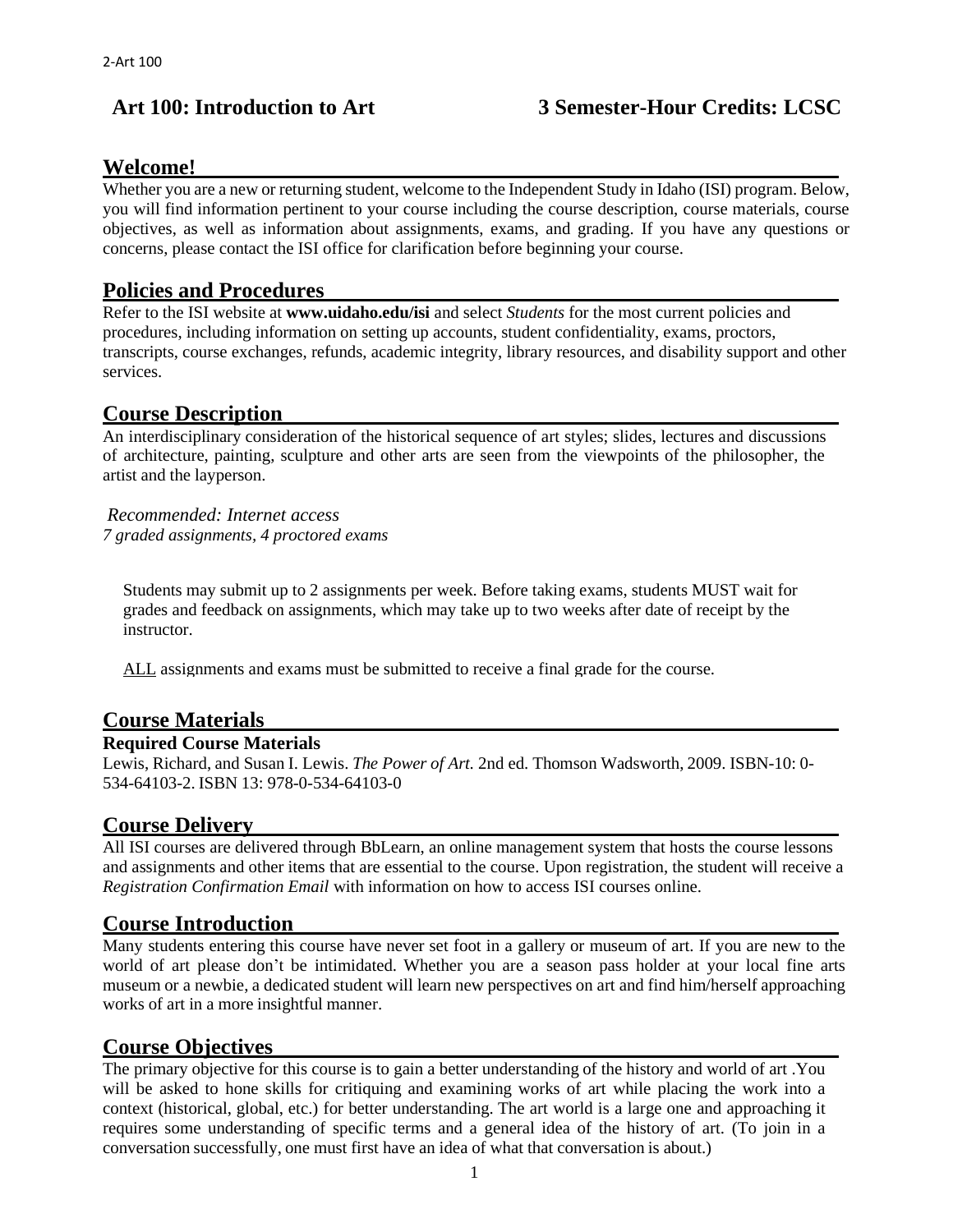#### **Lessons**

Each lesson is comprised of lesson objectives, a reading assignment, important terms, a lecture, and a written assignment. Please use standard formatting and proper citation on all written assignments. Use quality sources such as your textbook. Any additional sources you may choose to use need to be current and from a quality art-based source with an author citation. For example, I would choose the magazine *Art in America* or its Web site over *Wikipedia.* You must cite your sources when using someone else's words, ideas, or images.

#### **Study Hints**

- Keep a copy of every assignment submitted.
- Complete all assigned readings.
- Set a schedule allowing for completion of the course one month prior to your desired deadline. (An Assignment Submission Log is provided for this purpose.)
- Web pages and URL links in the World Wide Web are subject to change. If you cannot access a link that has been listed in this course guide, use your favorite search engine (such as Google) to locate the site. To seek assistance or provide any updated information, contact your instructor.
- There will be no surprises in this class. The exam following each lesson and the final exam will cover only what I have asked you to study. Look at your lectures and lists of terms to help you study. If in doubt, contact your instructor.

#### **Exams**

- There are four exams for this course. The exams are grouped as follows: lessons 1 and 2, 3–5, 6 and 7, and a final comprehensive exam, covering the entire course.
- For your instructor's exam guidelines, refer to the *Exam Information* sections in this course guide.
- Graded exams will **not** be returned to you.

See *Grading* for specific information on lesson/exam points and percentages.

#### **The final course grade is issued after all assignments and exams have been graded.**

Acts of academic dishonesty, including cheating or plagiarism, are considered a very serious transgression and may result in a grade of F for the course.

#### **Grading**

The course grade will be based upon the following considerations:

| 7 Written assignments: | 25 pts each, totaling 175 pts  |
|------------------------|--------------------------------|
| 3 Lesson Exams:        | 100 pts each, totaling 300 pts |
| Final Exam:            | $100$ pts                      |
| <b>Total possible:</b> | 575 pts                        |

#### **Students cannot fail all exams and pass the course.**

| <b>Points earned</b> | Letter grade | Percent      |
|----------------------|--------------|--------------|
| 517–575              | А            | $90 - 100\%$ |
| $460 - 516$          | В            | 80-89%       |
| 402–459              | C            | 70–79%       |
| 345–401              | Ð            | $60 - 69\%$  |
| 0–344                | F            | 0–59%        |

The final course grade is issued after **all** exams and exams have been graded.

Acts of academic dishonesty, including cheating or plagiarism are considered a very serious transgression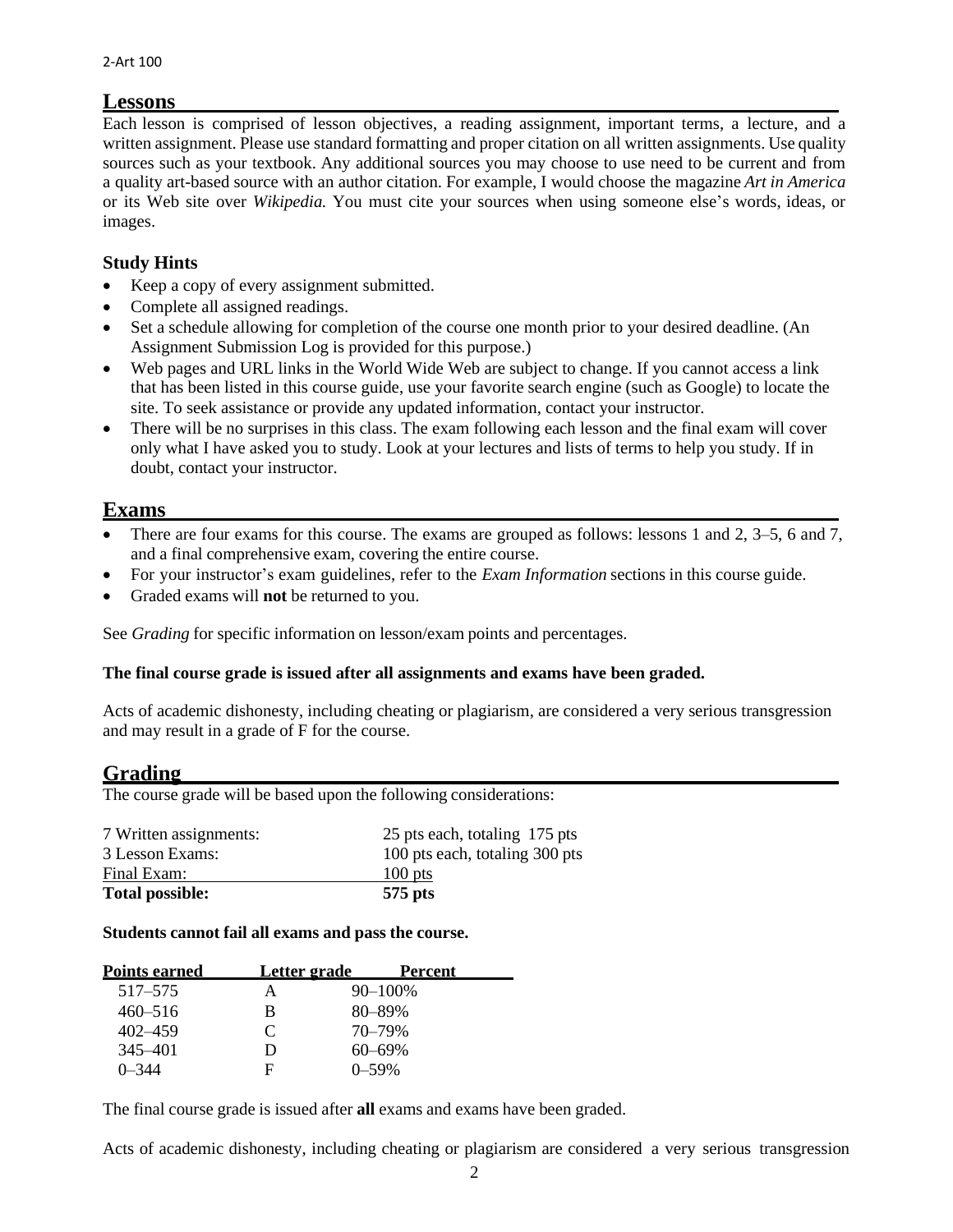#### 2-Art 100 and may result in a grade of F for the course.

#### **About the Course Developer**

I am originally from New Mexico. I have lived in Texas, Oklahoma, New York, and Idaho. I have taught art and art history at the university level since 1998. I have always wanted to be an artist and a teacher. I have a Masters of Fine Arts from the University of Oklahoma with an emphasis in painting. I received my BFA from Texas Tech University with an emphasis in painting, as well. I have an extensive and national level exhibition record. I have exhibited a series of drawings and sculptures at The Center for Arts and History in Lewiston, Idaho, 2009 as well as the Annual Rude and Bold Women Show in Binghamton, NY, 2007, 2008, and 2009. My work was featured in an international publication from California Riverside in 2008. Mosaic Art and Literary Journal: University of California, Riverside. I enjoy teaching art and feel very lucky that I get to do so. You can visit my art blog at: **[www.dworthdoty.blogspot.com](http://www.dworthdoty.blogspot.com/)**

#### **Contacting Your Instructor**

Instructor contact information is posted on your BbLearn site under *Course Rules.*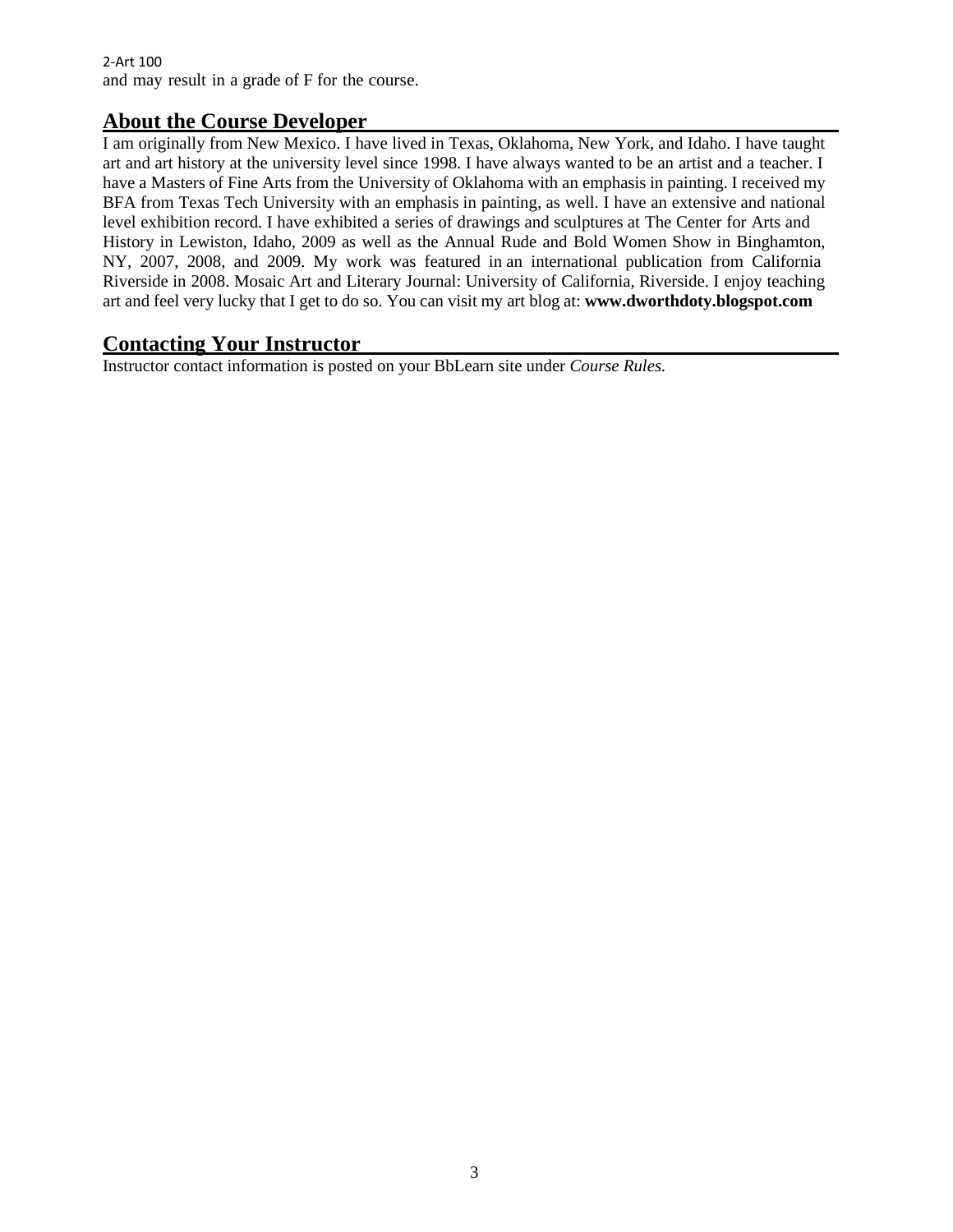## **Assignment Submission Log**

**Required Course Materials**

Lewis, Richard, and Susan I. Lewis. *The Power of Art.* 2nd ed. Thomson Wadsworth, 2009. ISBN-10: 0- 534-64103-2. ISBN 13: 978-0-534-64103-0.

**Choose a proctor and send the completed** *Proctor Information Form* **to the ISI office at least two weeks prior to taking Exam 1.**

| <b>Lesson</b>                                                                 | <b>Chapters</b> | <b>Reading</b> | <b>Written Assignment</b> | <b>Date Submitted</b> |  |
|-------------------------------------------------------------------------------|-----------------|----------------|---------------------------|-----------------------|--|
| $\mathbf{1}$                                                                  | $1 - 3$         | pages 2-75     | essay                     |                       |  |
| $\overline{2}$                                                                | $4 - 6$         | pages 76-113   | essay                     |                       |  |
| It is time to take Exam 1, covering lessons 1 and 2.                          |                 |                |                           |                       |  |
| $\overline{3}$                                                                | $7 - 9$         | pages 114-161  | essay                     |                       |  |
| $\overline{\mathbf{4}}$                                                       | $10 - 12$       | pages 162-237  | essay                     |                       |  |
| 5                                                                             | $13 - 15$       | pages 238-337  | essay                     |                       |  |
| It is time to take Exam 2, covering lessons 3–5.                              |                 |                |                           |                       |  |
| 6                                                                             | $16 - 18$       | pages 338-417  | essay                     |                       |  |
| 7                                                                             | $19 - 20$       | pages 418-473  | essay                     |                       |  |
| It is time to take Exam 3, covering lessons 6 and 7.                          |                 |                |                           |                       |  |
| It is time to take the Final Exam, comprehensive, covering the entire course. |                 |                |                           |                       |  |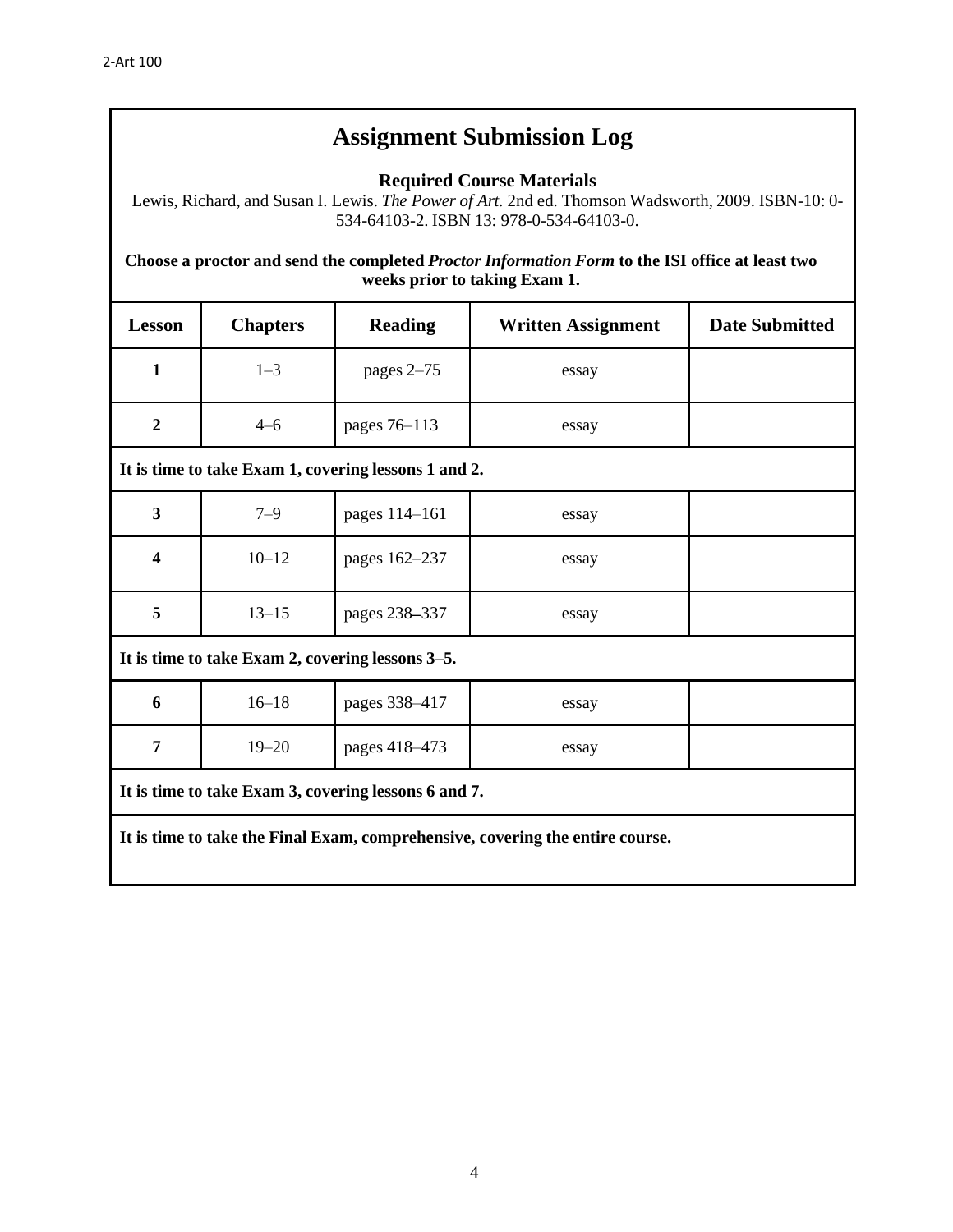### **Lesson 1 The Language of Art and Design Elements**

#### **Lesson Objectives**

After successfully completing this lesson, you should:

- 1-1 Be familiar with tools to help you evaluate and critique works of art
- 1-2 Know key language and terms associated with the study of art
- 1-3 Develop an understanding of the principles of design elements

#### **Reading Assignment**

*The Power of Art,* chapters 1–3, pages 2–75

#### **Important Terms**

| line           | scale                | complementary colors    | vanishing point                |
|----------------|----------------------|-------------------------|--------------------------------|
| space          | depth                | primary colors          | horizon line                   |
| shape          | proportion           | secondary color         | historical context             |
| form           | rhythm               | tertiary colors         | folk art                       |
| volume         | unity                | warm and cool color     | craft and decorative art       |
| geometric      | hue                  | saturated color         | design: graphic and industrial |
| organic        | intensity            | neutral color           | Impressionism                  |
| texture        | value                | chiaroscuro             | abstract                       |
| light          | color wheel          | analogous colors        | nonrepresentational            |
| shadow         | balance              | atmospheric perspective | fine and applied arts          |
| negative space | symmetrical balance  | linear perspective      | Cubism                         |
| positive space | asymmetrical balance | foreshortening          |                                |

#### **Lecture**

#### **Chapter 1: The Power of Art**

This is an introduction to the world of art starting with basic ideas and terminology from the art world that will help you to evaluate works of art and discuss them using art vocabulary and ideas.

I want to begin here with a brief thought on evaluating works of art and the art world. The world of art is large, and has many avenues and inhabitants. The activity of creating art seems to have been present since the early stages of humankind and is almost completely limited to human activity. Almost every person has at one time picked up a watercolor brush or crayon and attempted to convey his/her ideas through symbolic communication. That being said, almost every person has attempted to critique the artwork of another as well.

The art world is one very large conversation that has been going on since people first put marks on the sides of rocks and cave walls. It is helpful when jumping into a conversation to first find out what has been talked about and what language is being spoken. There are several key elements that will help you as you learn to discuss and critique works of art in more diverse and complex ways.

The first element is having a general idea what the history of art entails. (It is not necessary to memorize every item that was ever created and the date and place in which it was made; but a general overview of the history of art is in order.) As you read through Chapter 1 you will be given a brief introduction to the world of art, from works of prehistoric art to the present, and what scholars have discussed in terms of meaning and use.

Let's look, for example, at figures 1-9 and 1-10 on page 9. These are some of the earliest known drawings, dating from about 13,000 BCE—part of a large network of cave drawings in the Lascaux Caves in France. It is interesting to notice the skill that went into the detailed drawings of the animals. These are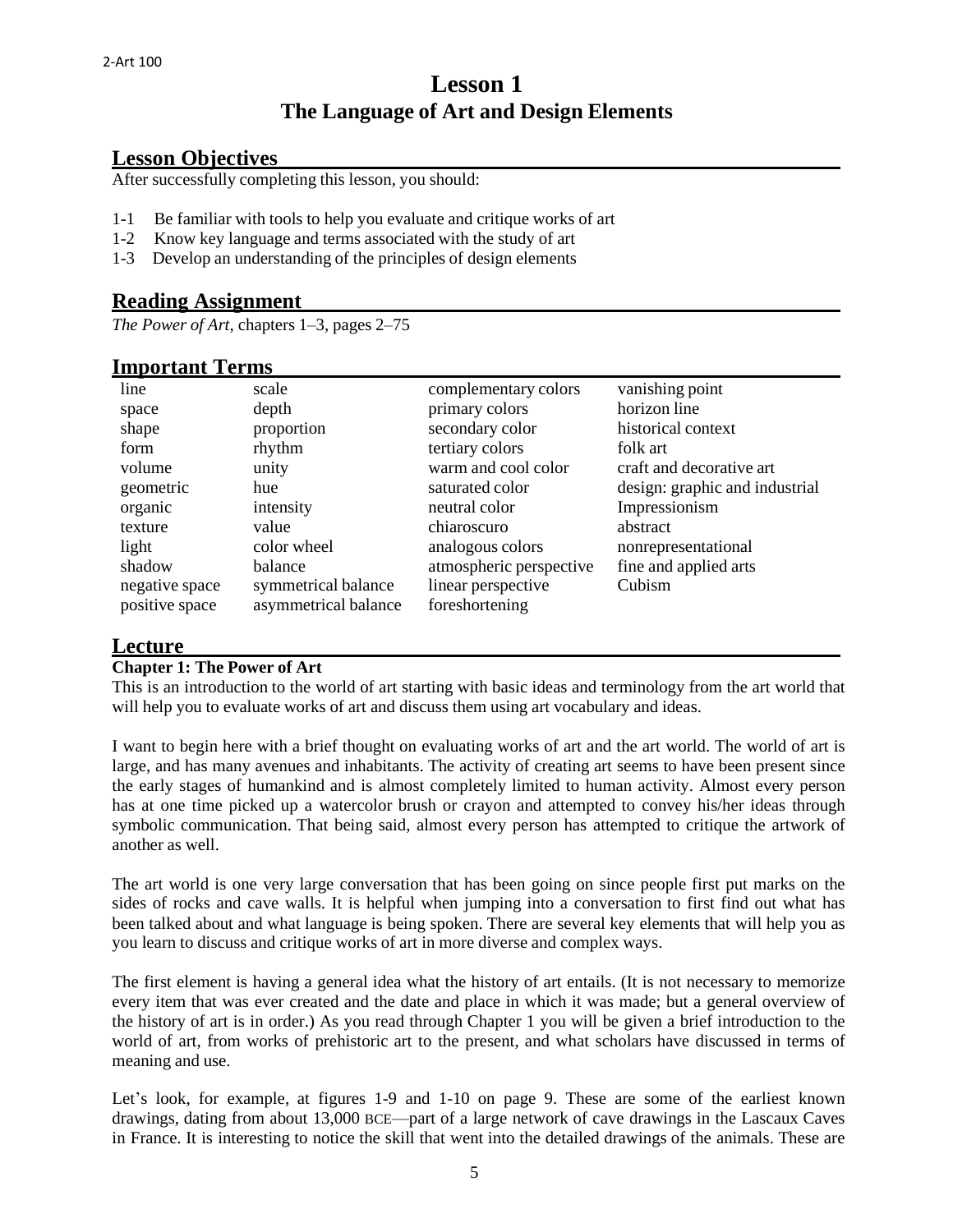2-Art 100

**contour** drawings with some shading.

Consider the context of these drawings. What was their purpose? They may have been pure documentation or perhaps speculation of things to come. They also may have served as powerful items for ritual. As we begin to place labels on art and think about the timeline of art history it is good to consider the purpose of those first drawings.

Be familiar with the basic terms and vocabulary in Chapter 1, such as **fine and applied arts.** There is an introduction to **folk art, craft,** and **design.** Know the definitions and an example of each area.

The second element is to understand the basic vocabulary and the primary elements of art. Chapters 2 and 3 are more focused on the mechanical language that describes the basic principles of art. Make sure you understand the vocabulary from chapters 2 and 3, and can explain each term in your own words. This will be helpful as you begin to discuss and critique works of art in the following lessons and in the assignments.

#### **Chapter 2: The Primary Elements**

There are basic visual elements that we can use when describing and discussing a work of art. The basic elements as discussed in your reading are **space, line, light, texture, shape,** and **color.**

**Space** can be broken in to two and three dimensions through the use of key elements such as **line, shape, form, light, shadow, value,** and **texture. Color** is also a key element in the making of art. Color can be examined with the use of basic principles from color theory starting with the color wheel and the primary colors. As you read about the role of color in creating a work of art consider *The Virgin with the Canon van der Paele* by Jan van Eyck (2-16, 47), a tempera and oil on wood, dating 1436. In this painting, the color is vivid and saturated. The color also functions to direct focus and emphasis for the viewer. Color works symbolically, as well. As you look at the painting think about the main colors present and how they are placed throughout the painting. We can see Mary in the center. She does have her traditional blue garb on, but what is the most intense color in this painting? It is the red robe she wears, which helps to direct the viewer's attention. Notice the green lining in her robe. The artist may have chosen green since it is the complementary color to red. We can also see many other rich colors and details that direct the viewer's eye. We can examine the texture in this painting as well as line, space, light, and shadow. In fact, all of the elements are present, and actively support the artist's intentions for focus and meaning. We will come back to this painting when discussing the principles of design.

Learn the definitions of the vocabulary from Chapter 2 and be able to use it in relation to a work of art.

#### **Chapter 3: The Principles of Design**

Chapter 3 focuses on the **principles of design.** This is the mechanics of **placement** and **emphasis.** The first item at hand is to learn the key vocabulary, starting with **positive** and **negative space.** The print by James Welling (3-2, 57) is used as an example to discuss positive and negative space. Welling's print plays with space. The way the marks are made and the use of only black and white works to push the positive and negative space back and forth. But to get a clearer idea of what positive and negative space means consider a plain wooden kitchen chair. If you were to draw the chair in terms of positive and negative space what would be positive and what would be negative? The wooden parts of the chair would be positive and the spaces between and around the wood would be negative. Think about coloring in those shapes. That would make them stand out as shapes. Those dark areas are the negative space. Artists use the principles of design such as negative and positive space to help them create a work of art that has the balance and focus they intend.

**Balance** can be addressed in terms of **symmetry. Symmetrical balance** can be described as even balance on both sides of a work of art. Think about a picture of a bottle. If you were to fold that bottle in half lengthwise you would have symmetrical balance. **Asymmetrical balance** is a bit more complex. It involves the space and visual weight of the objects at hand.

**Emphasis, unity, variety, proportion,** and **scale** are also some of the main principles of design. As you